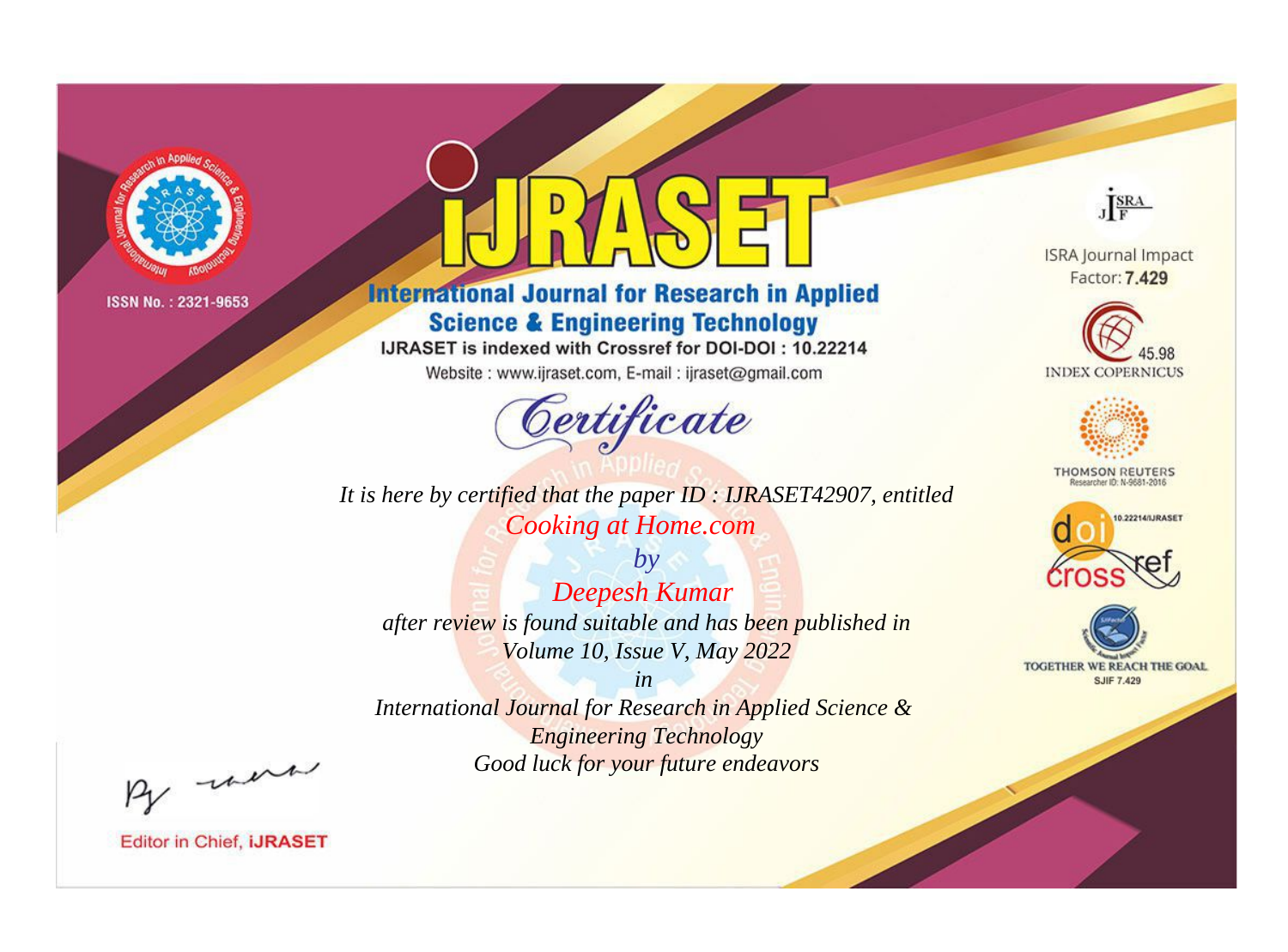

# **International Journal for Research in Applied Science & Engineering Technology**

IJRASET is indexed with Crossref for DOI-DOI: 10.22214

Website: www.ijraset.com, E-mail: ijraset@gmail.com



*It is here by certified that the paper ID : IJRASET42907, entitled Cooking at Home.com*

*by Deepak Saini after review is found suitable and has been published in Volume 10, Issue V, May 2022*

*in International Journal for Research in Applied Science & Engineering Technology Good luck for your future endeavors*



**ISRA Journal Impact** Factor: 7.429





**THOMSON REUTERS** 





By morn

**Editor in Chief, IJRASET**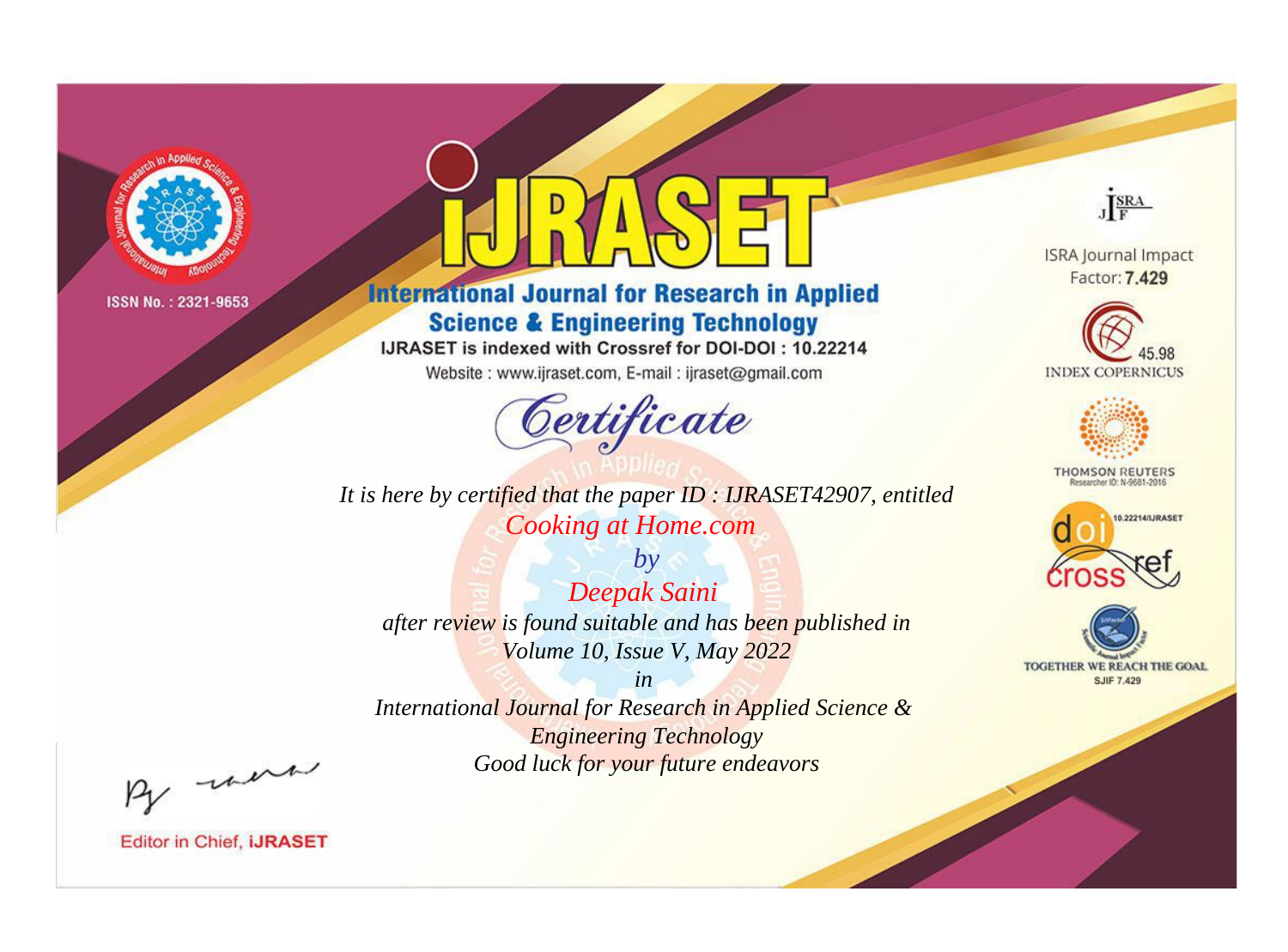

# **International Journal for Research in Applied Science & Engineering Technology**

IJRASET is indexed with Crossref for DOI-DOI: 10.22214

Website: www.ijraset.com, E-mail: ijraset@gmail.com



*It is here by certified that the paper ID : IJRASET42907, entitled Cooking at Home.com*

*by Chirag Tyagi after review is found suitable and has been published in Volume 10, Issue V, May 2022*

*in International Journal for Research in Applied Science & Engineering Technology Good luck for your future endeavors*



**Editor in Chief, IJRASET** 

**ISRA Journal Impact** Factor: 7.429

JERA





**THOMSON REUTERS** 



TOGETHER WE REACH THE GOAL **SJIF 7.429**